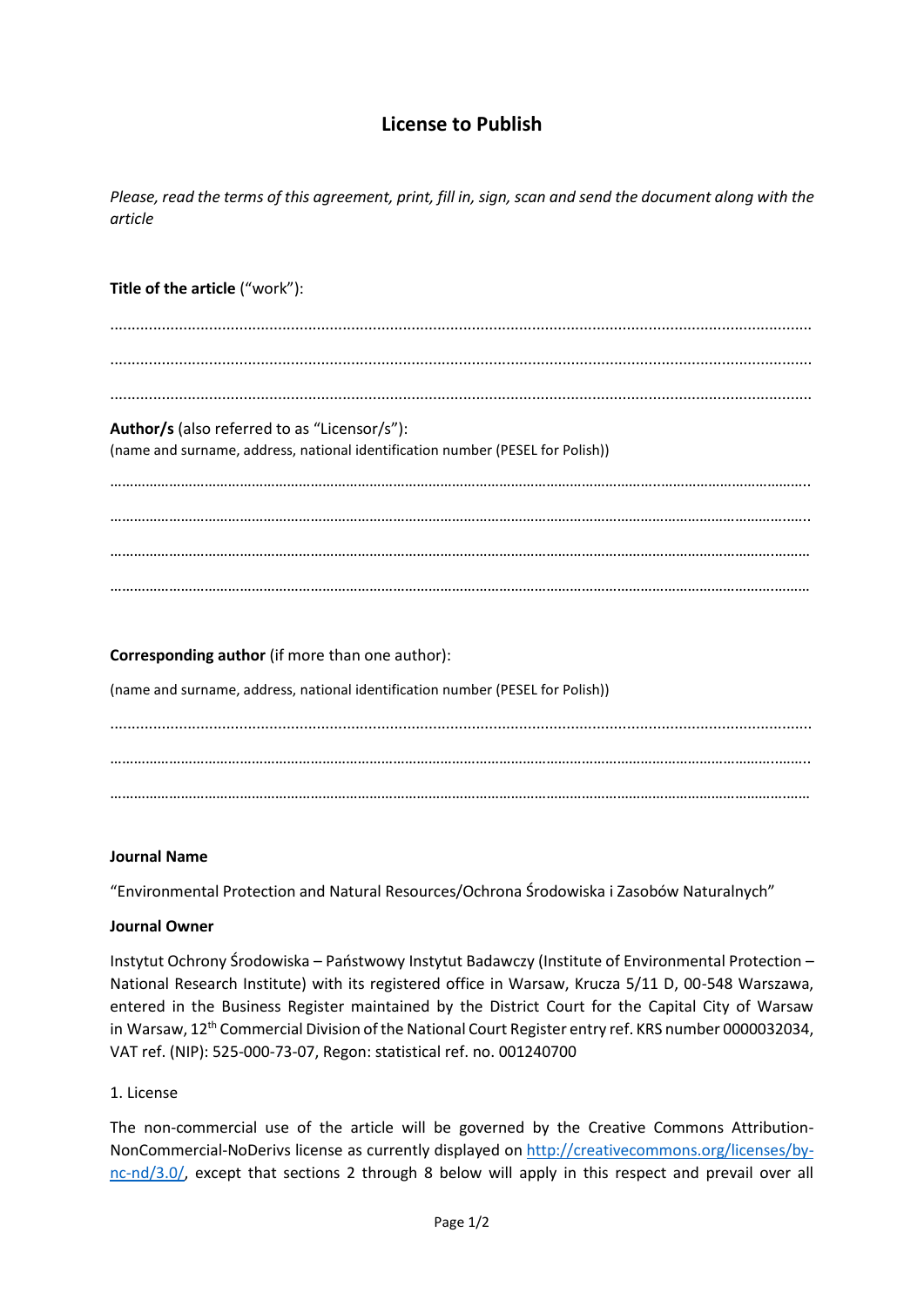conflicting provisions of such license model. Without prejudice to the foregoing, the author hereby grants the Journal Owner the exclusive license for commercial use of the article (for U.S. government employees: to the extent transferable) according to section 2 below, and sections 4 through 9 below, throughout the world, in any form, in any language, for the full term of copyright, effective upon acceptance for publication.

# 2. Author's Warranties

The author warrants that the article is original, written by stated author/s, has not been published before, contains no unlawful statements, does not infringe the rights of others, is subject to copyright that is vested exclusively in the author and free of any third party rights, and that any necessary written permissions to quote from other sources have been obtained by the author/s.

# 3. User Rights

Under the Creative Commons Attribution-NonCommercial-NoDerivs license, the author(s) and users are free to share (copy, distribute and transmit the contribution) under the following conditions: 1. they must attribute the contribution in the manner specified by the author or licensor, 2. they may not use this contribution for commercial purposes, 3. they may not alter, transform, or build upon this work.

# 4. Rights of Authors

Authors retain the following rights: - copyright, and other proprietary rights relating to the article, such as patent rights, - the right to use the substance of the article in future own works, including lectures and books, - the right to reproduce the article for own purposes, provided the copies are not offered for sale, - the right to self-archive the article.

### 5. Co-Authorship

If the article was prepared jointly with other authors, the signatory of this form warrants that he/she has been authorized by all co-authors to sign this agreement on their behalf, and agrees to inform his/her co-authors of the terms of this agreement.

### 6. Termination

This agreement can be terminated by the author or the Journal Owner upon two months' notice where the other party has materially breached this agreement and failed to remedy such breach within a month of being given the terminating party's notice requesting such breach to be remedied. No breach or violation of this agreement will cause this agreement or any license granted in it to terminate automatically or affect the definition of the Journal Owner. After the lapse of forty (40) years of the date of this agreement, this agreement can be terminated without cause by the author or the Journal Owner upon two years' notice. The author and the Journal Owner may agree to terminate this agreement at any time. This agreement or any license granted in it cannot be terminated otherwise than in accordance with this section 6.

### 7. Royalties

This agreement entitles the author to no royalties or other fees. To such extent as legally permissible, the author waives his or her right to collect royalties relative to the article in respect of any use of the article by the Journal Owner or its sublicensee.